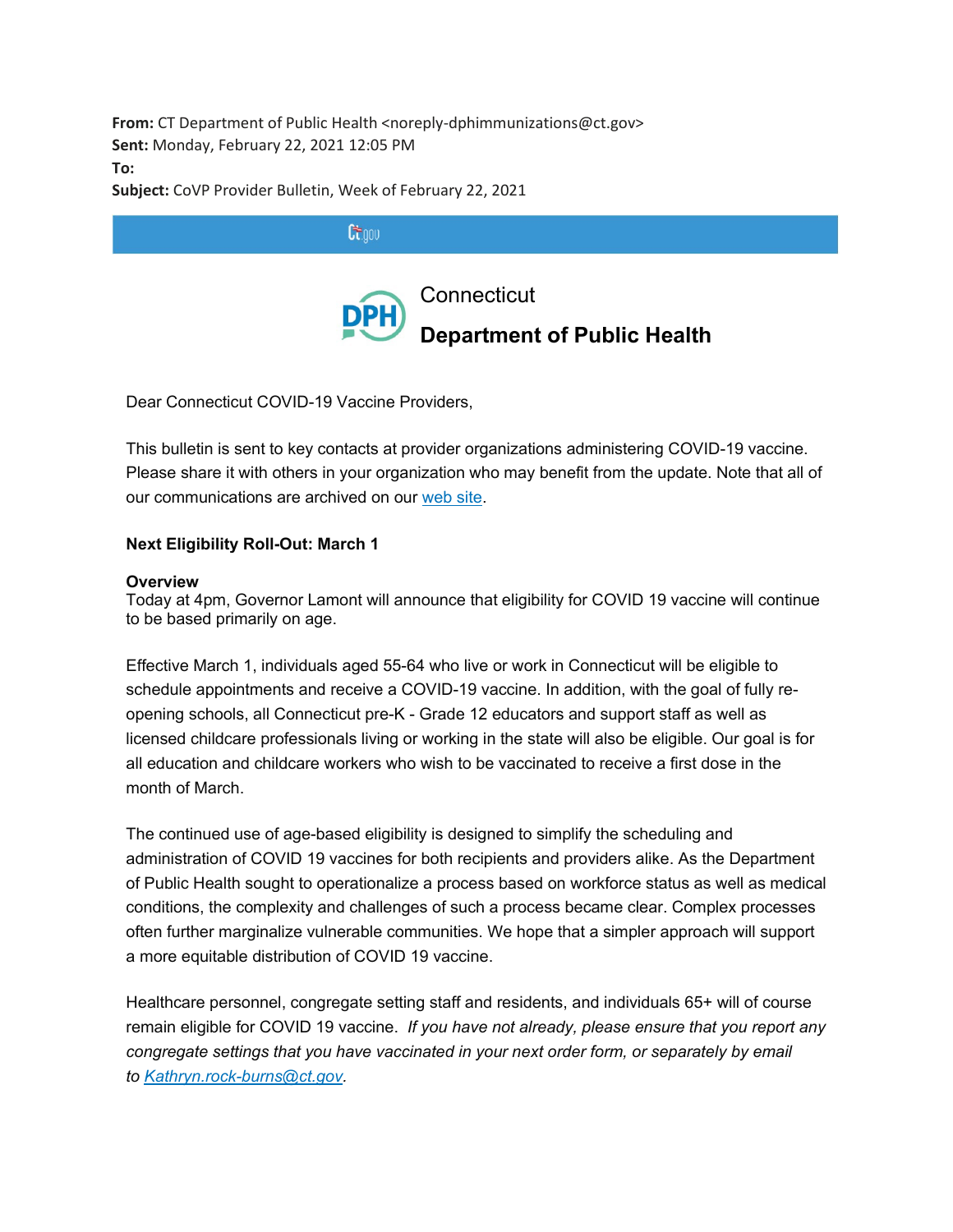In addition, with this next phase of eligibility DPH will be setting specific numerical targets for providing appointments to those who live in high SVI communities. Further details on this program will be provided in a separate bulletin.

# **Appointment Scheduling for Current Phase**

Please make a concerted effort to continue outreach to individuals 75+ and 65+ who have not yet received a first dose of a COVID-19 vaccine. In order to offer vaccine to individuals in these eligibility phases, providers may extend their schedules from March 14 to March 21 for first doses. Only those individuals in 1A, 65+, and congregate facility staff and residents may schedule at this time. Individuals 55-64 cannot schedule until March 1.

# **Scheduling and Outreach for Next Phase**

Effective March 1, providers should adjust their web portals, call centers, and other scheduling mechanisms to reflect age 55+ eligibility along with educators and childcare professionals. Appointment schedules may be extended to April 8 on this date to accommodate the anticipated demand. Education and childcare professionals should receive their first dose by March 31. Please see additional guidance for eligibility.

The DPH team will be working with employer coordinators in schools and childcare facilities to ensure VAMS lists are accurate and correctly uploaded for the March 1 implementation. In addition, some school districts may work directly with local health departments or other providers to arrange for closed PODS.

Local and regional planning with health directors and school leadership is encouraged to help coordinate vaccinations for education and childcare sectors.

Careful consideration should be provided to ensure robust and equitable scheduling access for this next eligibility phase. Scheduling should include telephone, web-based, and walk-in options that provide multi-lingual supports. Education and childcare professionals should be encouraged to utilize closed clinics but may attend other provider sites, including those at mass vax sites, FQHCs, pharmacies and hospitals. As is standard, all providers should schedule the second doses at the time of the first.

# **Proof of Eligibility**

Effective March 1, all phases will require a form of verification to confirm eligibility at the time of their appointment.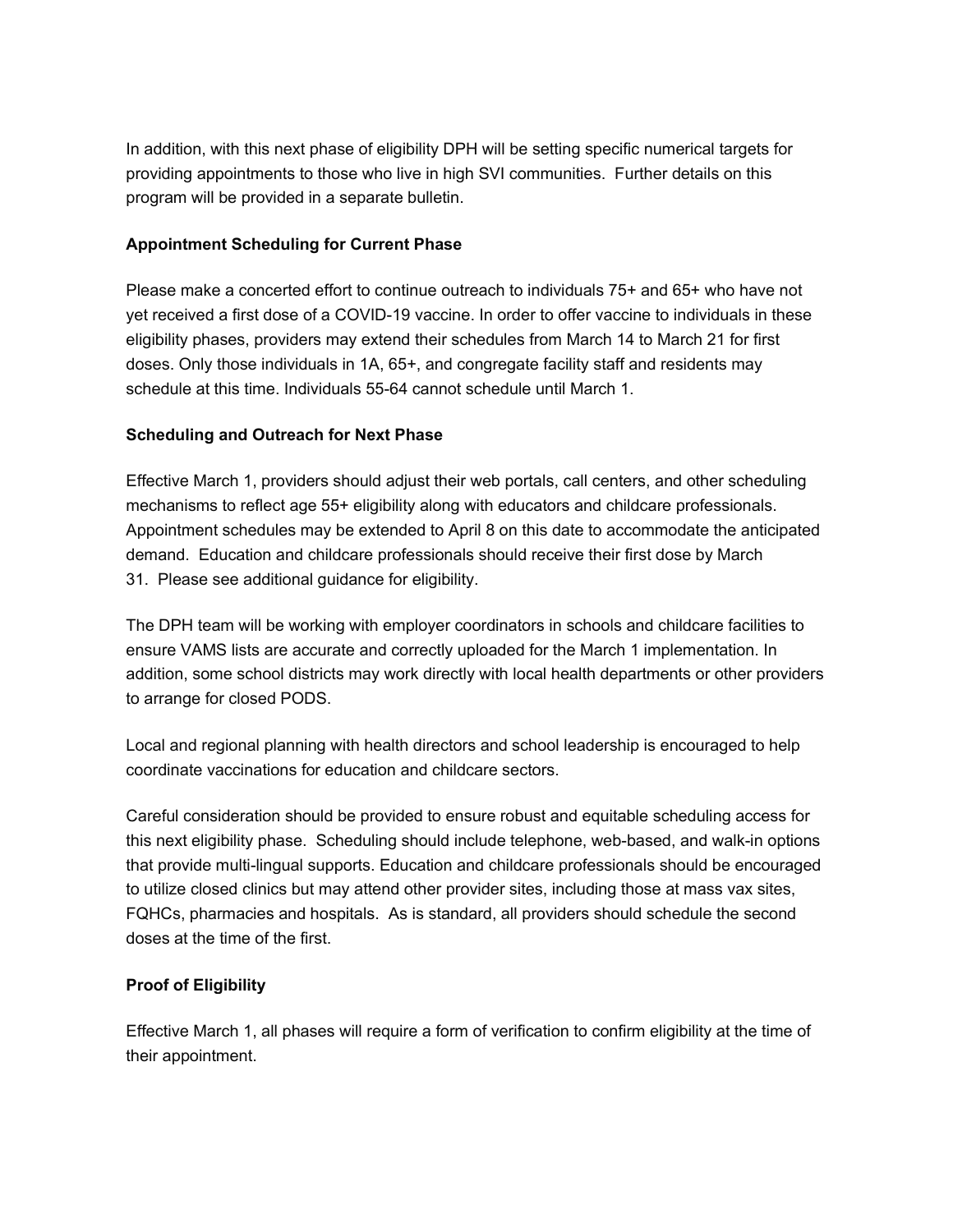For 1A, congregate and education/childcare staff, individuals should provide an employment ID badge, payroll stub, business card, letter from employer, or other documentation.

All other individuals eligible due to age bracket may be asked for an ID or other documentation demonstrating date of birth/age.

## **Timeline for Future Roll-Out**

Age 45-54 will tentatively open on March 22; age 35-44 will tentatively open on April 12; other age brackets tentatively on May 3rd.

### **General CoVP Updates**

## **Current Phase eligibility**

All Phase 1a individuals *living or working in Connecticut*:

- **Healthcare Personnel:** All paid and unpaid persons serving in healthcare settings who have the potential for direct or indirect exposure to patients of infectious materials
- **Long-Term Care Facility Residents: Adults** who reside in facilities that provide a range of services, including medical and personal care, to persons who are unable to live independently
- **Medical first responders:** Individuals who face risk of exposure to COVID-19 through their response to medical emergencies
- **Individuals 65-years of age and older**
- **Residents and staff of select congregate settings:** Residential facilities that provide supportive or supervisory services to their residents and where social distancing is not possible due to shared bedrooms, shared kitchens or shared bathrooms. These facilities are either licensed by or otherwise formally affiliated with the State of Connecticut and are administered by a private non-profit or other formal entity. In Phase 1b, congregate settings do **not** include supported apartments, foster or family settings, college dormitories, or boarding schools.

**If you are a healthcare provider for a patient who lives out of State and who is not otherwise eligible, (a patient who does not live or work in Connecticut), you should not be vaccinating them, [according](https://gcc02.safelinks.protection.outlook.com/?url=https%3A%2F%2Fdepartmentofpublichealth.cmail20.com%2Ft%2Fj-l-akhkyg-itduhdmjh-t%2F&data=04%7C01%7CKathy.Kudish%40ct.gov%7C0994d8b9c8e34a9eeb8108d8d75413a4%7C118b7cfaa3dd48b9b02631ff69bb738b%7C0%7C0%7C637496103413338944%7CUnknown%7CTWFpbGZsb3d8eyJWIjoiMC4wLjAwMDAiLCJQIjoiV2luMzIiLCJBTiI6Ik1haWwiLCJXVCI6Mn0%3D%7C1000&sdata=xxX%2FgyZdoYljNd2DfRfGR9hSdHuw9wQoGP%2BPygUstKw%3D&reserved=0) to current rules.**

#### **Actions provider should take to ensure eligibility of vaccine recipients:**

In order to help ensure the integrity of the current phase of eligibility, providers should: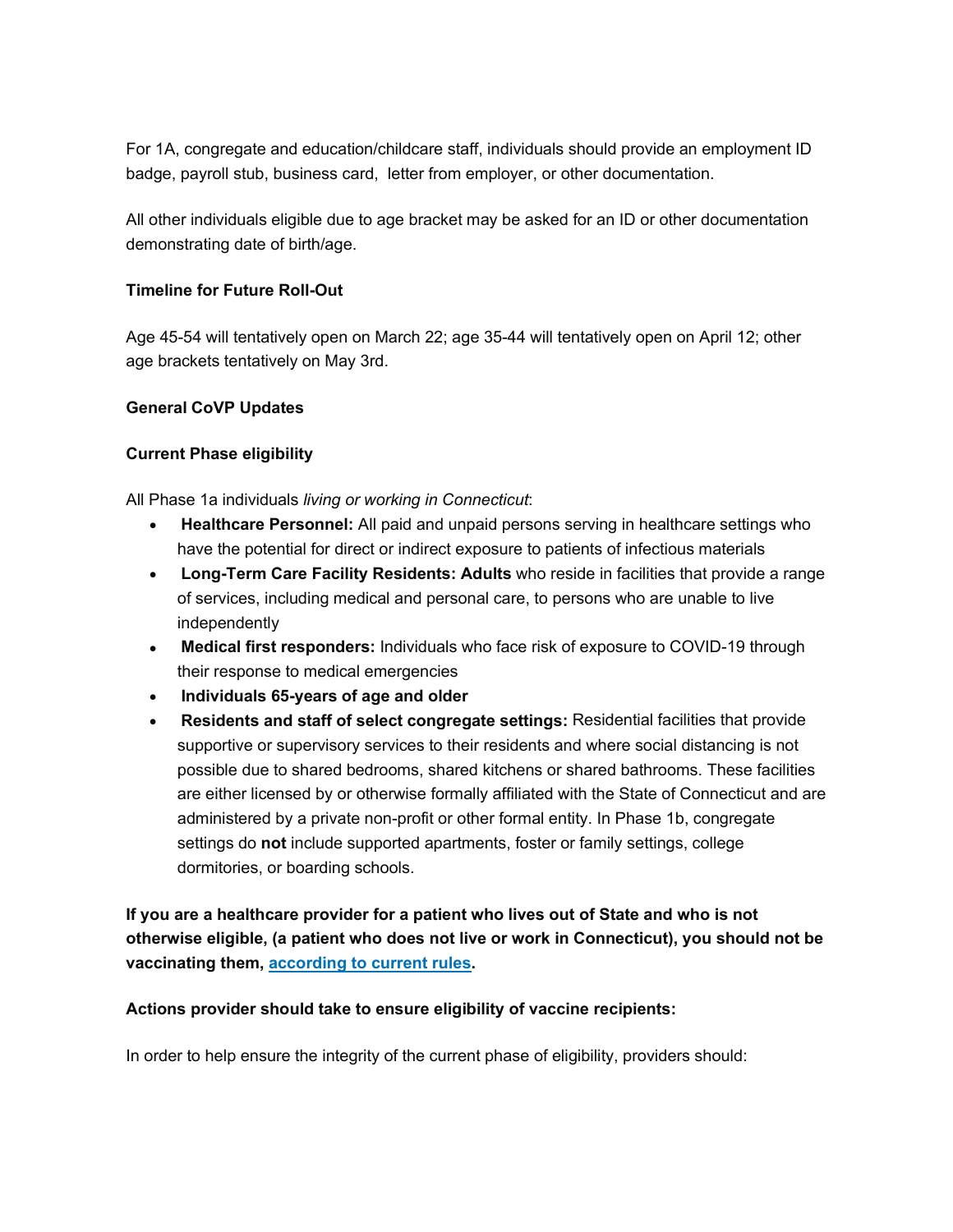- **Hang the "current phase" poster (NEW, dated February 22, will be posted as [link](https://gcc02.safelinks.protection.outlook.com/?url=https%3A%2F%2Fdepartmentofpublichealth.cmail20.com%2Ft%2Fj-l-akhkyg-itduhdmjh-i%2F&data=04%7C01%7CKathy.Kudish%40ct.gov%7C0994d8b9c8e34a9eeb8108d8d75413a4%7C118b7cfaa3dd48b9b02631ff69bb738b%7C0%7C0%7C637496103413338944%7CUnknown%7CTWFpbGZsb3d8eyJWIjoiMC4wLjAwMDAiLCJQIjoiV2luMzIiLCJBTiI6Ik1haWwiLCJXVCI6Mn0%3D%7C1000&sdata=nCJN1zlD4Ugo9R%2BuS3SoLX9QTDbMayclHN6fyv%2FCKIs%3D&reserved=0) on our [communications](https://gcc02.safelinks.protection.outlook.com/?url=https%3A%2F%2Fdepartmentofpublichealth.cmail20.com%2Ft%2Fj-l-akhkyg-itduhdmjh-i%2F&data=04%7C01%7CKathy.Kudish%40ct.gov%7C0994d8b9c8e34a9eeb8108d8d75413a4%7C118b7cfaa3dd48b9b02631ff69bb738b%7C0%7C0%7C637496103413338944%7CUnknown%7CTWFpbGZsb3d8eyJWIjoiMC4wLjAwMDAiLCJQIjoiV2luMzIiLCJBTiI6Ik1haWwiLCJXVCI6Mn0%3D%7C1000&sdata=nCJN1zlD4Ugo9R%2BuS3SoLX9QTDbMayclHN6fyv%2FCKIs%3D&reserved=0) page under today's date) in a prominent location at the clinic entrance.** Depending on clinic flow and layout, multiple copies may be needed.
- **Verbally confirm during registration that the vaccine recipient is in the current phase categories (e.g., individual 65 years of age and older, resident or staff member at a qualifying congregate setting, medical first responder, or healthcare personnel who faces risk of exposure to COVID-19).** Explain to them that receiving an email invitation or successfully booking an appointment through online scheduling does not confer eligibility– but that they should belong to one of these categories. If not, reschedule their appointment once they are eligible in phase.

Additional items that may be considered:

- **Make best efforts to review upcoming scheduled appointments and contact any individuals that appear to be scheduled out of phase.** Send an email to all upcoming vaccine recipients with current phase eligibility and ask them to cancel appointments if they do not meet eligibility.
- Ask for individuals to sign the personal [attestation](https://gcc02.safelinks.protection.outlook.com/?url=https%3A%2F%2Fdepartmentofpublichealth.cmail20.com%2Ft%2Fj-l-akhkyg-itduhdmjh-d%2F&data=04%7C01%7CKathy.Kudish%40ct.gov%7C0994d8b9c8e34a9eeb8108d8d75413a4%7C118b7cfaa3dd48b9b02631ff69bb738b%7C0%7C0%7C637496103413348901%7CUnknown%7CTWFpbGZsb3d8eyJWIjoiMC4wLjAwMDAiLCJQIjoiV2luMzIiLCJBTiI6Ik1haWwiLCJXVCI6Mn0%3D%7C1000&sdata=qmQCZNM63sMw4l6vROcZdub2ZAXr2kbe1gduxPVvqiY%3D&reserved=0) card.

*Individuals who accidently received a first dose of vaccine but did not meet current eligibility requirements should be scheduled for a second dose once the appropriate interval has passed (21 or 28 days based on product).*

#### **Homebound guidance**

**[Homebound](https://gcc02.safelinks.protection.outlook.com/?url=https%3A%2F%2Fdepartmentofpublichealth.cmail20.com%2Ft%2Fj-l-akhkyg-itduhdmjh-h%2F&data=04%7C01%7CKathy.Kudish%40ct.gov%7C0994d8b9c8e34a9eeb8108d8d75413a4%7C118b7cfaa3dd48b9b02631ff69bb738b%7C0%7C0%7C637496103413348901%7CUnknown%7CTWFpbGZsb3d8eyJWIjoiMC4wLjAwMDAiLCJQIjoiV2luMzIiLCJBTiI6Ik1haWwiLCJXVCI6Mn0%3D%7C1000&sdata=t5PVKtC76FEF6bcw48cokCMYFAhtIwKs9sbJ1%2BDGH8U%3D&reserved=0) Guidance and updated Storage and Handling Toolkit** from the Centers for Disease Control and Prevention. Please note that under #9 of the guidance it is stated, "To prevent wasting vaccine doses, as appropriate and approved by jurisdictions, healthcare personnel may administer vaccine to caretakers and family members, given their high risk of exposure."

We ask that you continue to follow the State of CT [wastage](https://gcc02.safelinks.protection.outlook.com/?url=https%3A%2F%2Fdepartmentofpublichealth.cmail20.com%2Ft%2Fj-l-akhkyg-itduhdmjh-k%2F&data=04%7C01%7CKathy.Kudish%40ct.gov%7C0994d8b9c8e34a9eeb8108d8d75413a4%7C118b7cfaa3dd48b9b02631ff69bb738b%7C0%7C0%7C637496103413358855%7CUnknown%7CTWFpbGZsb3d8eyJWIjoiMC4wLjAwMDAiLCJQIjoiV2luMzIiLCJBTiI6Ik1haWwiLCJXVCI6Mn0%3D%7C1000&sdata=4%2Fw%2FDcnfb9F4DqD72MElO%2B6VhNQJie55lI07oLUv6hg%3D&reserved=0) policy; every attempt should be made to find a phase eligible person or failing that, a person who will be in the next phase of eligibility first.

## **Updated Clinical Consideration Documents (February 10).**

- Interim Clinical [Considerations](https://gcc02.safelinks.protection.outlook.com/?url=https%3A%2F%2Fdepartmentofpublichealth.cmail20.com%2Ft%2Fj-l-akhkyg-itduhdmjh-u%2F&data=04%7C01%7CKathy.Kudish%40ct.gov%7C0994d8b9c8e34a9eeb8108d8d75413a4%7C118b7cfaa3dd48b9b02631ff69bb738b%7C0%7C0%7C637496103413358855%7CUnknown%7CTWFpbGZsb3d8eyJWIjoiMC4wLjAwMDAiLCJQIjoiV2luMzIiLCJBTiI6Ik1haWwiLCJXVCI6Mn0%3D%7C1000&sdata=yTmZCPpk8J4X7oLpCquvgNCrosY%2BgyVomq28kY2hidw%3D&reserved=0) for Use of mRNA COVID-19 Vaccines Currently [Authorized](https://gcc02.safelinks.protection.outlook.com/?url=https%3A%2F%2Fdepartmentofpublichealth.cmail20.com%2Ft%2Fj-l-akhkyg-itduhdmjh-u%2F&data=04%7C01%7CKathy.Kudish%40ct.gov%7C0994d8b9c8e34a9eeb8108d8d75413a4%7C118b7cfaa3dd48b9b02631ff69bb738b%7C0%7C0%7C637496103413358855%7CUnknown%7CTWFpbGZsb3d8eyJWIjoiMC4wLjAwMDAiLCJQIjoiV2luMzIiLCJBTiI6Ik1haWwiLCJXVCI6Mn0%3D%7C1000&sdata=yTmZCPpk8J4X7oLpCquvgNCrosY%2BgyVomq28kY2hidw%3D&reserved=0) in the United States
- Interim [Considerations:](https://gcc02.safelinks.protection.outlook.com/?url=https%3A%2F%2Fdepartmentofpublichealth.cmail20.com%2Ft%2Fj-l-akhkyg-itduhdmjh-o%2F&data=04%7C01%7CKathy.Kudish%40ct.gov%7C0994d8b9c8e34a9eeb8108d8d75413a4%7C118b7cfaa3dd48b9b02631ff69bb738b%7C0%7C0%7C637496103413358855%7CUnknown%7CTWFpbGZsb3d8eyJWIjoiMC4wLjAwMDAiLCJQIjoiV2luMzIiLCJBTiI6Ik1haWwiLCJXVCI6Mn0%3D%7C1000&sdata=Cipy%2FuqQeA07zg0hIGuPl8E0KZiAvlAqjuu9ZC0N6h4%3D&reserved=0) Preparing for the Potential Management of Anaphylaxis at COVID-19 [Vaccination](https://gcc02.safelinks.protection.outlook.com/?url=https%3A%2F%2Fdepartmentofpublichealth.cmail20.com%2Ft%2Fj-l-akhkyg-itduhdmjh-o%2F&data=04%7C01%7CKathy.Kudish%40ct.gov%7C0994d8b9c8e34a9eeb8108d8d75413a4%7C118b7cfaa3dd48b9b02631ff69bb738b%7C0%7C0%7C637496103413358855%7CUnknown%7CTWFpbGZsb3d8eyJWIjoiMC4wLjAwMDAiLCJQIjoiV2luMzIiLCJBTiI6Ik1haWwiLCJXVCI6Mn0%3D%7C1000&sdata=Cipy%2FuqQeA07zg0hIGuPl8E0KZiAvlAqjuu9ZC0N6h4%3D&reserved=0) Sites

## **(REMINDER) V-safe**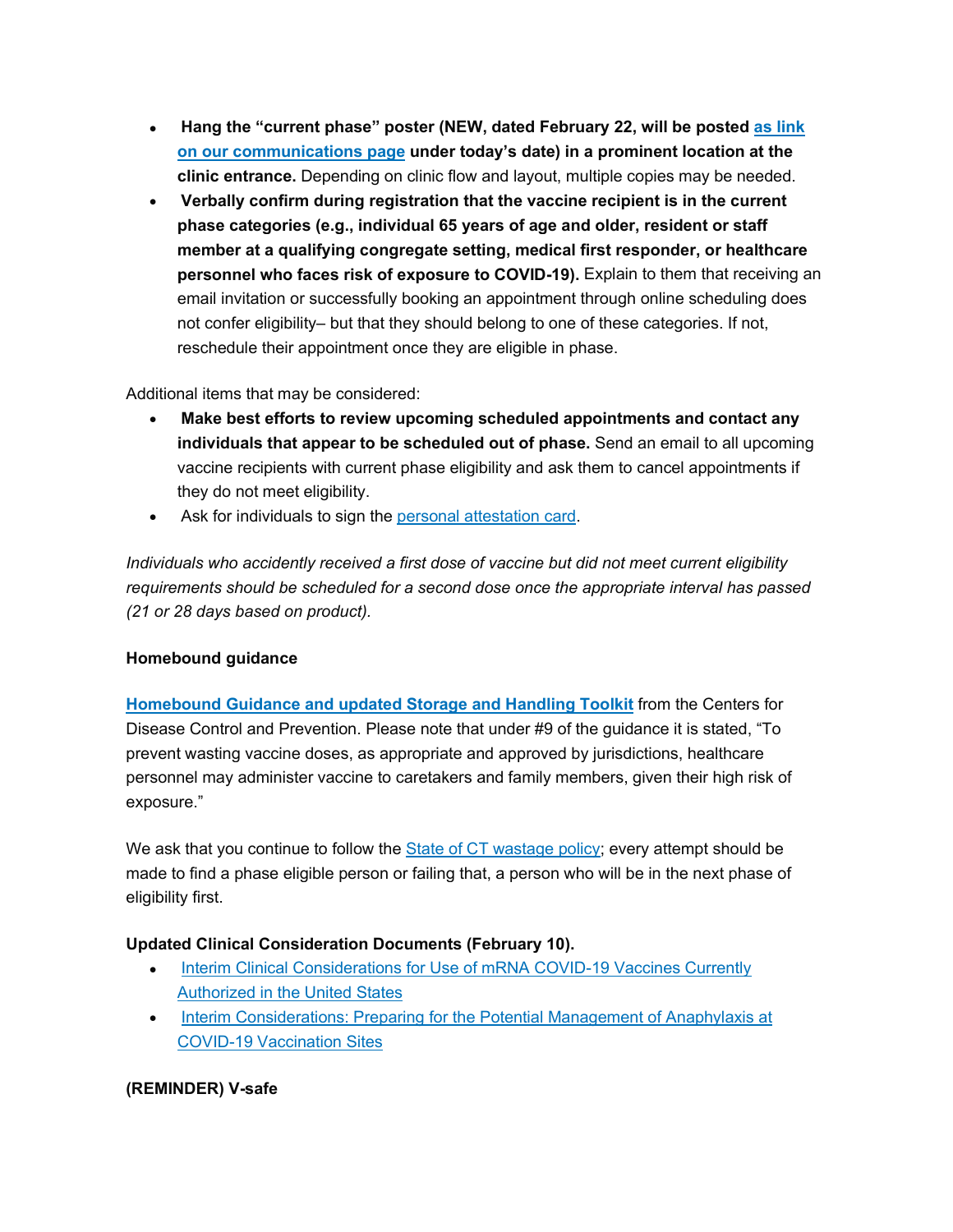Please continue to promote the v-safe after [vaccination](https://gcc02.safelinks.protection.outlook.com/?url=https%3A%2F%2Fdepartmentofpublichealth.cmail20.com%2Ft%2Fj-l-akhkyg-itduhdmjh-b%2F&data=04%7C01%7CKathy.Kudish%40ct.gov%7C0994d8b9c8e34a9eeb8108d8d75413a4%7C118b7cfaa3dd48b9b02631ff69bb738b%7C0%7C0%7C637496103413368812%7CUnknown%7CTWFpbGZsb3d8eyJWIjoiMC4wLjAwMDAiLCJQIjoiV2luMzIiLCJBTiI6Ik1haWwiLCJXVCI6Mn0%3D%7C1000&sdata=NCLHS5TCJXSPtZgvvOZORde7s5uSCNLz7s49hnMLokM%3D&reserved=0) health checker.

### **Pfizer Vaccine**

Pfizer has submitted new data to the FDA demonstrating the stability of the vaccine when stored at -25°C to -15°C, temperatures more commonly found in freezers. The company has submitted the data to FDA to support a proposed update to the EUA Prescribing Information, which would allow for vaccine vials to be stored at these temperatures for a total of 2 weeks, as an alternative or complement to storage in ultra-low temperature freezers.

The press release can be found here: Pfizer and BioNTech Submit [COVID-19](https://gcc02.safelinks.protection.outlook.com/?url=https%3A%2F%2Fdepartmentofpublichealth.cmail20.com%2Ft%2Fj-l-akhkyg-itduhdmjh-n%2F&data=04%7C01%7CKathy.Kudish%40ct.gov%7C0994d8b9c8e34a9eeb8108d8d75413a4%7C118b7cfaa3dd48b9b02631ff69bb738b%7C0%7C0%7C637496103413368812%7CUnknown%7CTWFpbGZsb3d8eyJWIjoiMC4wLjAwMDAiLCJQIjoiV2luMzIiLCJBTiI6Ik1haWwiLCJXVCI6Mn0%3D%7C1000&sdata=k9S9S%2Fl2rzL2JtyyIKvanY7zi94iQVmCh3AUaRZli8g%3D&reserved=0) Vaccine Stability Data at Standard Freeze [Temperature](https://gcc02.safelinks.protection.outlook.com/?url=https%3A%2F%2Fdepartmentofpublichealth.cmail20.com%2Ft%2Fj-l-akhkyg-itduhdmjh-n%2F&data=04%7C01%7CKathy.Kudish%40ct.gov%7C0994d8b9c8e34a9eeb8108d8d75413a4%7C118b7cfaa3dd48b9b02631ff69bb738b%7C0%7C0%7C637496103413368812%7CUnknown%7CTWFpbGZsb3d8eyJWIjoiMC4wLjAwMDAiLCJQIjoiV2luMzIiLCJBTiI6Ik1haWwiLCJXVCI6Mn0%3D%7C1000&sdata=k9S9S%2Fl2rzL2JtyyIKvanY7zi94iQVmCh3AUaRZli8g%3D&reserved=0) to the U.S. FDA | Pfizer.

We will keep you updated. This is for your information only, please do not change how you currently store this vaccine.

### **Updates to CoVP Providers web site**

Please note that we have updated our CoVP [Providers](https://gcc02.safelinks.protection.outlook.com/?url=https%3A%2F%2Fdepartmentofpublichealth.cmail20.com%2Ft%2Fj-l-akhkyg-itduhdmjh-p%2F&data=04%7C01%7CKathy.Kudish%40ct.gov%7C0994d8b9c8e34a9eeb8108d8d75413a4%7C118b7cfaa3dd48b9b02631ff69bb738b%7C0%7C0%7C637496103413378771%7CUnknown%7CTWFpbGZsb3d8eyJWIjoiMC4wLjAwMDAiLCJQIjoiV2luMzIiLCJBTiI6Ik1haWwiLCJXVCI6Mn0%3D%7C1000&sdata=pIjKHL0PZaWogQNWkbKH3%2FXseE1S1t2EWg%2FqEGTei88%3D&reserved=0) web site to reflect changes to the enrollment process, with new resources and content, including how to place an order for vaccines, how to list your clinic on the 211 web site, and additional storage and handling resources. Visit our page to find answers to all of your questions!

## **Redistribution and Transfer Reminders**

Providers who are planning to transfer vaccine from their location to another provider for administration need to have completed a Redistribution Agreement. Please reach out to [DPH.Immunizations@ct.gov](mailto:DPH.Immunizations@ct.gov) to request the agreement if needed. All providers should document the transfer on the COVID-19 Vaccine Transfer Form and provide the date the transfer occurred, and the number of doses transferred.

#### **Weekly Call**

All providers are strongly encouraged to attend the weekly call at 9:00 AM on Wednesday, February 24th. The program will provide information on inventory management, tracking first and second doses administered, and maintaining first and second dose inventory. The training will be recorded.

#### **VAMS Support/Trainings**

• VAMS Appointment Reservation Tier Demonstration- Review the tiered appointment reservation process for first dose, second dose, and walk-in appointments. Demonstrate